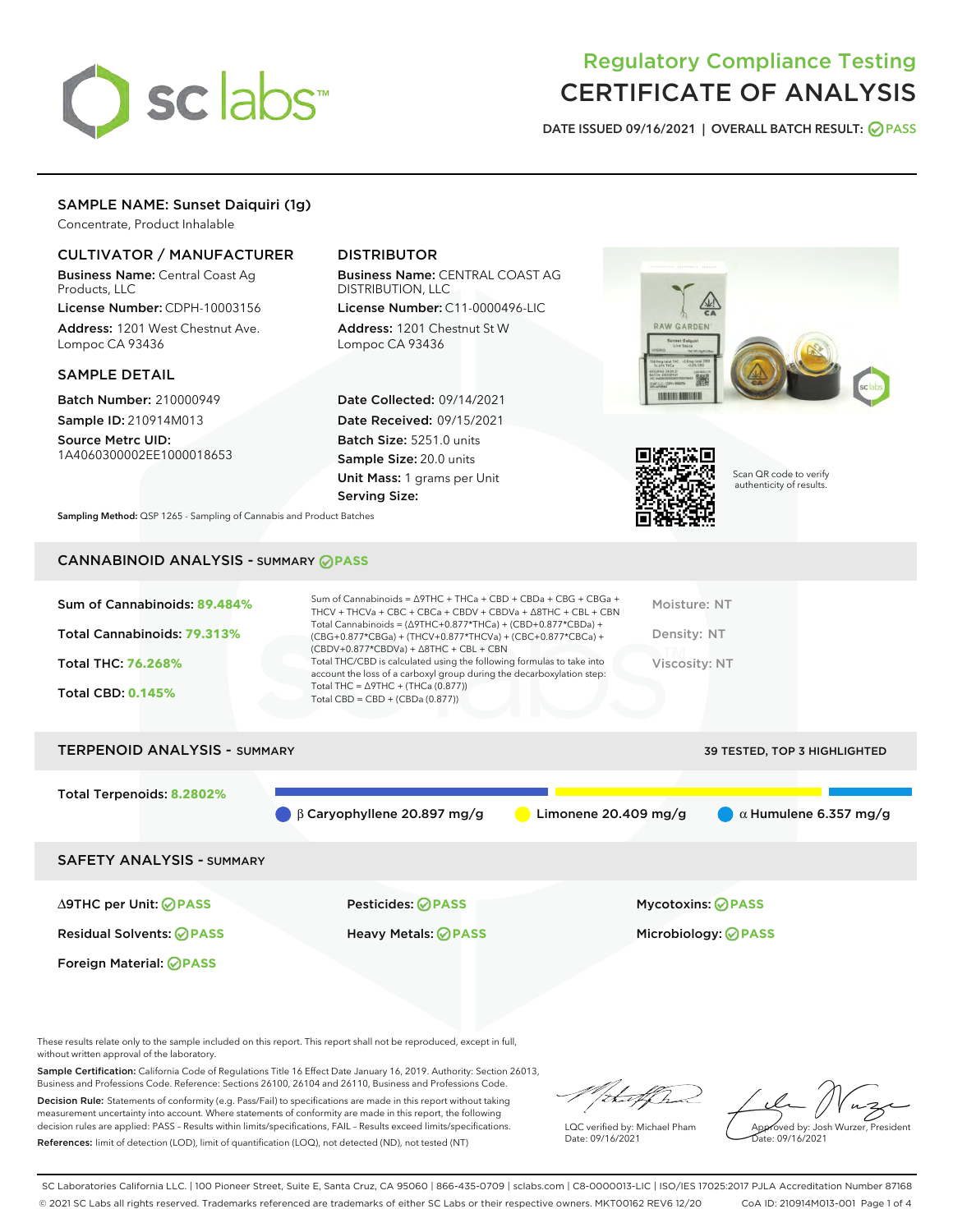



SUNSET DAIQUIRI (1G) | DATE ISSUED 09/16/2021 | OVERALL BATCH RESULT: **● PASS** 

#### CANNABINOID TEST RESULTS - 09/16/2021 2 PASS

Tested by high-performance liquid chromatography with diode-array detection (HPLC-DAD). **Method:** QSP 1157 - Analysis of Cannabinoids by HPLC-DAD

#### TOTAL CANNABINOIDS: **79.313%**

Total Cannabinoids (Total THC) + (Total CBD) + (Total CBG) + (Total THCV) + (Total CBC) + (Total CBDV) + ∆8THC + CBL + CBN

TOTAL THC: **76.268%** Total THC (∆9THC+0.877\*THCa)

TOTAL CBD: **0.145%**

Total CBD (CBD+0.877\*CBDa)

TOTAL CBG: 1.64% Total CBG (CBG+0.877\*CBGa)

TOTAL THCV: 0.261% Total THCV (THCV+0.877\*THCVa)

TOTAL CBC: 0.999% Total CBC (CBC+0.877\*CBCa)

TOTAL CBDV: ND Total CBDV (CBDV+0.877\*CBDVa)

| <b>COMPOUND</b>  | LOD/LOQ<br>(mg/g)          | <b>MEASUREMENT</b><br><b>UNCERTAINTY</b><br>(mg/g) | <b>RESULT</b><br>(mg/g) | <b>RESULT</b><br>(%) |
|------------------|----------------------------|----------------------------------------------------|-------------------------|----------------------|
| <b>THCa</b>      | 0.05/0.14                  | ±20.500                                            | 797.68                  | 79.768               |
| <b>A9THC</b>     | 0.06 / 0.26                | ±2.171                                             | 63.11                   | 6.311                |
| <b>CBGa</b>      | 0.1/0.2                    | ±0.79                                              | 15.1                    | 1.51                 |
| <b>CBCa</b>      | 0.07/0.28                  | ±0.473                                             | 9.68                    | 0.968                |
| <b>CBG</b>       | 0.06/0.19                  | ±0.124                                             | 3.14                    | 0.314                |
| <b>THCVa</b>     | 0.07/0.20                  | ±0.142                                             | 2.98                    | 0.298                |
| <b>CBDa</b>      | 0.02/0.19                  | ±0.048                                             | 1.65                    | 0.165                |
| <b>CBC</b>       | 0.2 / 0.5                  | ±0.04                                              | 1.5                     | 0.15                 |
| $\triangle$ 8THC | 0.1/0.4                    | N/A                                                | <b>ND</b>               | <b>ND</b>            |
| <b>THCV</b>      | 0.1/0.2                    | N/A                                                | <b>ND</b>               | <b>ND</b>            |
| <b>CBD</b>       | 0.07/0.29                  | N/A                                                | <b>ND</b>               | <b>ND</b>            |
| <b>CBDV</b>      | 0.04 / 0.15                | N/A                                                | <b>ND</b>               | <b>ND</b>            |
| <b>CBDVa</b>     | 0.03/0.53                  | N/A                                                | <b>ND</b>               | <b>ND</b>            |
| <b>CBL</b>       | 0.06 / 0.24                | N/A                                                | <b>ND</b>               | <b>ND</b>            |
| <b>CBN</b>       | 0.1/0.3                    | N/A                                                | <b>ND</b>               | <b>ND</b>            |
|                  | <b>SUM OF CANNABINOIDS</b> |                                                    | 894.84 mg/g             | 89.484%              |

#### **UNIT MASS: 1 grams per Unit**

| ∆9THC per Unit                        | 1120 per-package limit     | $63.11$ mg/unit<br><b>PASS</b> |  |  |
|---------------------------------------|----------------------------|--------------------------------|--|--|
| <b>Total THC per Unit</b>             |                            | 762.68 mg/unit                 |  |  |
| <b>CBD per Unit</b>                   |                            | <b>ND</b>                      |  |  |
| <b>Total CBD per Unit</b>             |                            | $1.45$ mg/unit                 |  |  |
| Sum of Cannabinoids<br>per Unit       |                            | 894.84 mg/unit                 |  |  |
| <b>Total Cannabinoids</b><br>per Unit |                            | 793.13 mg/unit                 |  |  |
| <b>MOISTURE TEST RESULT</b>           | <b>DENSITY TEST RESULT</b> | <b>VISCOSITY TEST RESULT</b>   |  |  |

Not Tested

Not Tested

Not Tested

#### TERPENOID TEST RESULTS - 09/16/2021

Terpene analysis utilizing gas chromatography-flame ionization detection (GC-FID). **Method:** QSP 1192 - Analysis of Terpenoids by GC-FID

| <b>COMPOUND</b>          | LOD/LOQ<br>(mg/g) | <b>MEASUREMENT</b><br><b>UNCERTAINTY</b><br>(mg/g) | <b>RESULT</b><br>(mg/g)                         | <b>RESULT</b><br>(%) |
|--------------------------|-------------------|----------------------------------------------------|-------------------------------------------------|----------------------|
| $\beta$ Caryophyllene    | 0.004 / 0.012     | ±0.7439                                            | 20.897                                          | 2.0897               |
| Limonene                 | 0.005 / 0.016     | ±0.2918                                            | 20.409                                          | 2.0409               |
| $\alpha$ Humulene        | 0.009/0.029       | ±0.2041                                            | 6.357                                           | 0.6357               |
| Linalool                 | 0.009 / 0.032     | ±0.1933                                            | 5.088                                           | 0.5088               |
| $trans-\beta$ -Farnesene | 0.008 / 0.025     | ±0.1602                                            | 4.513                                           | 0.4513               |
| <b>Myrcene</b>           | 0.008 / 0.025     | ±0.0449                                            | 3.484                                           | 0.3484               |
| Terpineol                | 0.016 / 0.055     | ±0.2073                                            | 3.377                                           | 0.3377               |
| $\beta$ Pinene           | 0.004 / 0.014     | ±0.0356                                            | 3.098                                           | 0.3098               |
| $\alpha$ Pinene          | 0.005 / 0.017     | ±0.0255                                            | 2.966                                           | 0.2966               |
| Fenchol                  | 0.010 / 0.034     | ±0.1071                                            | 2.768                                           | 0.2768               |
| Terpinolene              | 0.008 / 0.026     | ±0.0384                                            | 1.875                                           | 0.1875               |
| Ocimene                  | 0.011 / 0.038     | ±0.0585                                            | 1.823                                           | 0.1823               |
| Guaiol                   | 0.009 / 0.030     | ±0.0759                                            | 1.608                                           | 0.1608               |
| $\alpha$ Bisabolol       | 0.008 / 0.026     | ±0.0720                                            | 1.348                                           | 0.1348               |
| Nerolidol                | 0.009 / 0.028     | ±0.0462                                            | 0.734                                           | 0.0734               |
| <b>Borneol</b>           | 0.005 / 0.016     | ±0.0236                                            | 0.561                                           | 0.0561               |
| Fenchone                 | 0.009 / 0.028     | ±0.0099                                            | 0.339                                           | 0.0339               |
| Camphene                 | 0.005 / 0.015     | ±0.0037                                            | 0.320                                           | 0.0320               |
| Caryophyllene<br>Oxide   | 0.010 / 0.033     | ±0.0140                                            | 0.304                                           | 0.0304               |
| Citronellol              | 0.003 / 0.010     | ±0.0121                                            | 0.248                                           | 0.0248               |
| Geraniol                 | 0.002 / 0.007     | ±0.0083                                            | 0.189                                           | 0.0189               |
| Sabinene Hydrate         | 0.006 / 0.022     | ±0.0058                                            | 0.149                                           | 0.0149               |
| Eucalyptol               | 0.006 / 0.018     | ±0.0025                                            | 0.100                                           | 0.0100               |
| $\gamma$ Terpinene       | 0.006 / 0.018     | ±0.0011                                            | 0.062                                           | 0.0062               |
| $\alpha$ Terpinene       | 0.005 / 0.017     | ±0.0008                                            | 0.053                                           | 0.0053               |
| $\alpha$ Phellandrene    | 0.006 / 0.020     | ±0.0007                                            | 0.048                                           | 0.0048               |
| 3 Carene                 | 0.005 / 0.018     | ±0.0004                                            | 0.031                                           | 0.0031               |
| Nerol                    | 0.003 / 0.011     | ±0.0013                                            | 0.029                                           | 0.0029               |
| Geranyl Acetate          | 0.004 / 0.014     | ±0.0010                                            | 0.024                                           | 0.0024               |
| Camphor                  | 0.006 / 0.019     | N/A                                                | $<$ LOQ                                         | $<$ LOQ              |
| Isoborneol               | 0.004 / 0.012     | N/A                                                | <loq< th=""><th><loq< th=""></loq<></th></loq<> | <loq< th=""></loq<>  |
| Sabinene                 | 0.004 / 0.014     | N/A                                                | <b>ND</b>                                       | <b>ND</b>            |
| p-Cymene                 | 0.005 / 0.016     | N/A                                                | ND                                              | ND                   |
| (-)-Isopulegol           | 0.005 / 0.016     | N/A                                                | ND                                              | ND                   |
| Menthol                  | 0.008 / 0.025     | N/A                                                | ND                                              | ND                   |
| $R-(+)$ -Pulegone        | 0.003 / 0.011     | N/A                                                | ND                                              | ND                   |
| $\alpha$ Cedrene         | 0.005 / 0.016     | N/A                                                | ND                                              | ND                   |
| Valencene                | 0.009 / 0.030     | N/A                                                | ND                                              | ND                   |
| Cedrol                   | 0.008 / 0.027     | N/A                                                | ND                                              | ND                   |
| <b>TOTAL TERPENOIDS</b>  |                   | 82.802 mg/g                                        | 8.2802%                                         |                      |

SC Laboratories California LLC. | 100 Pioneer Street, Suite E, Santa Cruz, CA 95060 | 866-435-0709 | sclabs.com | C8-0000013-LIC | ISO/IES 17025:2017 PJLA Accreditation Number 87168 © 2021 SC Labs all rights reserved. Trademarks referenced are trademarks of either SC Labs or their respective owners. MKT00162 REV6 12/20 CoA ID: 210914M013-001 Page 2 of 4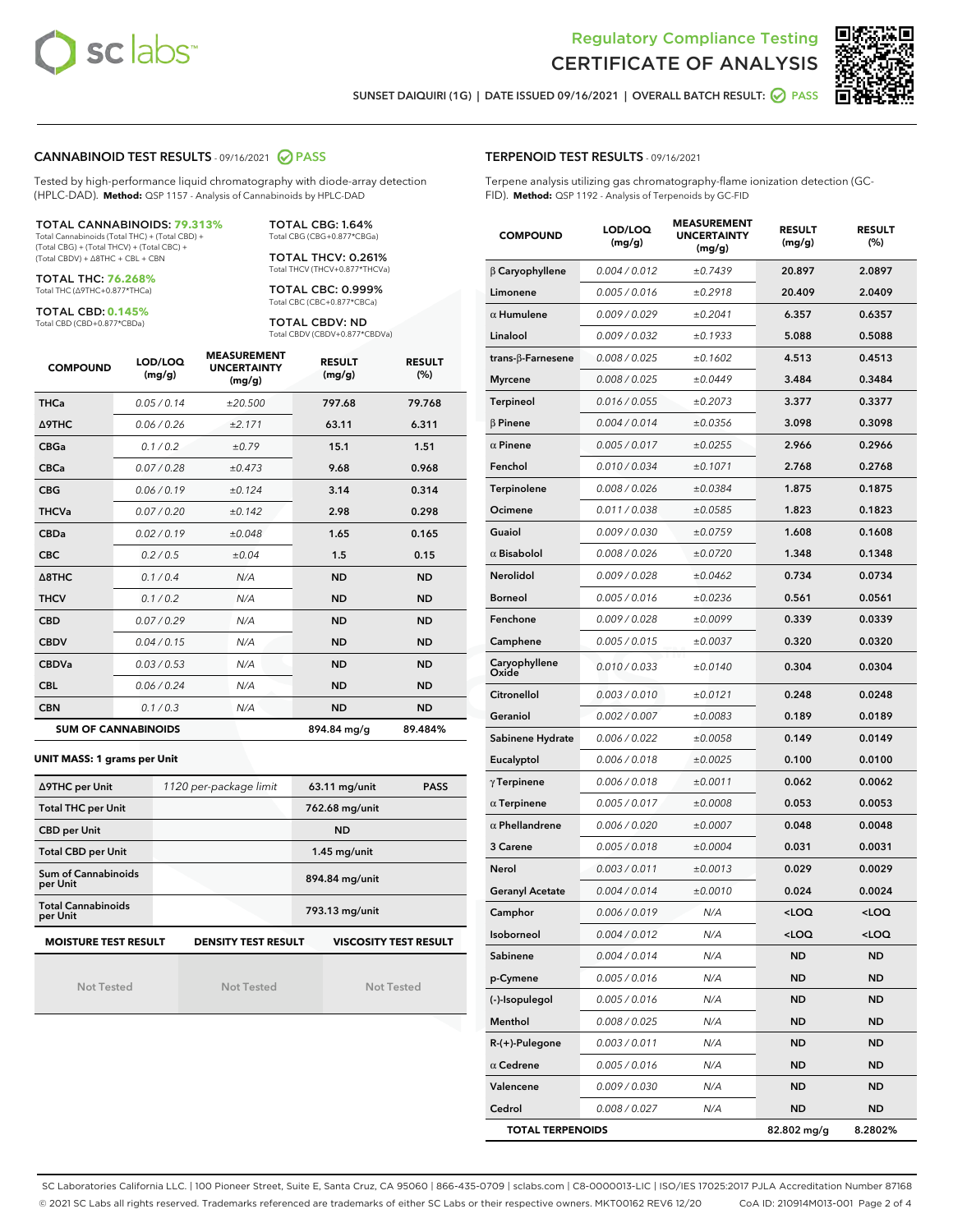



SUNSET DAIQUIRI (1G) | DATE ISSUED 09/16/2021 | OVERALL BATCH RESULT: @ PASS

# CATEGORY 1 PESTICIDE TEST RESULTS - 09/15/2021 2 PASS

Pesticide and plant growth regulator analysis utilizing high-performance liquid chromatography-mass spectrometry (HPLC-MS) or gas chromatography-mass spectrometry (GC-MS). \*GC-MS utilized where indicated. **Method:** QSP 1212 - Analysis of Pesticides and Mycotoxins by LC-MS or QSP 1213 - Analysis of Pesticides by GC-MS

| <b>COMPOUND</b>             | LOD/LOQ<br>$(\mu g/g)$ | <b>ACTION</b><br><b>LIMIT</b><br>$(\mu g/g)$ | <b>MEASUREMENT</b><br><b>UNCERTAINTY</b><br>$(\mu g/g)$ | <b>RESULT</b><br>$(\mu g/g)$ | <b>RESULT</b> |
|-----------------------------|------------------------|----------------------------------------------|---------------------------------------------------------|------------------------------|---------------|
| Aldicarb                    | 0.03 / 0.08            | $\ge$ LOD                                    | N/A                                                     | <b>ND</b>                    | <b>PASS</b>   |
| Carbofuran                  | 0.02/0.05              | $>$ LOD                                      | N/A                                                     | <b>ND</b>                    | <b>PASS</b>   |
| Chlordane*                  | 0.03 / 0.08            | $\ge$ LOD                                    | N/A                                                     | <b>ND</b>                    | <b>PASS</b>   |
| Chlorfenapyr*               | 0.03/0.10              | $\ge$ LOD                                    | N/A                                                     | <b>ND</b>                    | <b>PASS</b>   |
| Chlorpyrifos                | 0.02 / 0.06            | $\ge$ LOD                                    | N/A                                                     | <b>ND</b>                    | <b>PASS</b>   |
| Coumaphos                   | 0.02 / 0.07            | $>$ LOD                                      | N/A                                                     | <b>ND</b>                    | <b>PASS</b>   |
| Daminozide                  | 0.02 / 0.07            | $\ge$ LOD                                    | N/A                                                     | <b>ND</b>                    | <b>PASS</b>   |
| <b>DDVP</b><br>(Dichlorvos) | 0.03/0.09              | $\ge$ LOD                                    | N/A                                                     | <b>ND</b>                    | <b>PASS</b>   |
| <b>Dimethoate</b>           | 0.03 / 0.08            | $\ge$ LOD                                    | N/A                                                     | <b>ND</b>                    | <b>PASS</b>   |
| Ethoprop(hos)               | 0.03/0.10              | $>$ LOD                                      | N/A                                                     | <b>ND</b>                    | <b>PASS</b>   |
| Etofenprox                  | 0.02 / 0.06            | $\ge$ LOD                                    | N/A                                                     | <b>ND</b>                    | <b>PASS</b>   |
| Fenoxycarb                  | 0.03 / 0.08            | $>$ LOD                                      | N/A                                                     | <b>ND</b>                    | <b>PASS</b>   |
| Fipronil                    | 0.03 / 0.08            | $\ge$ LOD                                    | N/A                                                     | <b>ND</b>                    | <b>PASS</b>   |
| Imazalil                    | 0.02 / 0.06            | $\ge$ LOD                                    | N/A                                                     | <b>ND</b>                    | <b>PASS</b>   |
| Methiocarb                  | 0.02 / 0.07            | $\ge$ LOD                                    | N/A                                                     | <b>ND</b>                    | <b>PASS</b>   |
| Methyl<br>parathion         | 0.03/0.10              | $>$ LOD                                      | N/A                                                     | <b>ND</b>                    | <b>PASS</b>   |
| <b>Mevinphos</b>            | 0.03/0.09              | $>$ LOD                                      | N/A                                                     | <b>ND</b>                    | <b>PASS</b>   |
| Paclobutrazol               | 0.02 / 0.05            | $\ge$ LOD                                    | N/A                                                     | <b>ND</b>                    | <b>PASS</b>   |
| Propoxur                    | 0.03/0.09              | $\ge$ LOD                                    | N/A                                                     | <b>ND</b>                    | <b>PASS</b>   |
| Spiroxamine                 | 0.03 / 0.08            | $\ge$ LOD                                    | N/A                                                     | <b>ND</b>                    | <b>PASS</b>   |
| <b>Thiacloprid</b>          | 0.03/0.10              | $\ge$ LOD                                    | N/A                                                     | <b>ND</b>                    | <b>PASS</b>   |
|                             |                        |                                              |                                                         |                              |               |

# CATEGORY 2 PESTICIDE TEST RESULTS - 09/15/2021 @ PASS

| <b>COMPOUND</b>          | LOD/LOO<br>$(\mu g/g)$ | <b>ACTION</b><br>LIMIT<br>$(\mu g/g)$ | <b>MEASUREMENT</b><br><b>UNCERTAINTY</b><br>$(\mu g/g)$ | <b>RESULT</b><br>$(\mu g/g)$ | <b>RESULT</b> |  |
|--------------------------|------------------------|---------------------------------------|---------------------------------------------------------|------------------------------|---------------|--|
| Abamectin                | 0.03/0.10              | 0.1                                   | N/A                                                     | <b>ND</b>                    | <b>PASS</b>   |  |
| Acephate                 | 0.02/0.07              | 0.1                                   | N/A                                                     | <b>ND</b>                    | <b>PASS</b>   |  |
| Acequinocyl              | 0.02/0.07              | 0.1                                   | N/A                                                     | <b>ND</b>                    | <b>PASS</b>   |  |
| Acetamiprid              | 0.02/0.05              | 0.1                                   | N/A                                                     | <b>ND</b>                    | <b>PASS</b>   |  |
| Azoxystrobin             | 0.02/0.07              | 0.1                                   | N/A                                                     | <b>ND</b>                    | <b>PASS</b>   |  |
| <b>Bifenazate</b>        | 0.01/0.04              | 0.1                                   | N/A                                                     | <b>ND</b>                    | <b>PASS</b>   |  |
| <b>Bifenthrin</b>        | 0.02/0.05              | 3                                     | N/A                                                     | <b>ND</b>                    | <b>PASS</b>   |  |
| <b>Boscalid</b>          | 0.03/0.09              | 0.1                                   | N/A                                                     | <b>ND</b>                    | <b>PASS</b>   |  |
| Captan                   | 0.19/0.57              | 0.7                                   | N/A                                                     | <b>ND</b>                    | <b>PASS</b>   |  |
| Carbaryl                 | 0.02/0.06              | 0.5                                   | N/A                                                     | <b>ND</b>                    | <b>PASS</b>   |  |
| Chlorantranilip-<br>role | 0.04/0.12              | 10                                    | N/A                                                     | <b>ND</b>                    | <b>PASS</b>   |  |
| Clofentezine             | 0.03/0.09              | 0.1                                   | N/A                                                     | <b>ND</b>                    | <b>PASS</b>   |  |

| <b>CATEGORY 2 PESTICIDE TEST RESULTS</b> - 09/15/2021 continued |
|-----------------------------------------------------------------|
|-----------------------------------------------------------------|

| <b>COMPOUND</b>               | LOD/LOQ<br>(µg/g) | <b>ACTION</b><br><b>LIMIT</b><br>(µg/g) | <b>MEASUREMENT</b><br><b>UNCERTAINTY</b><br>$(\mu g/g)$ | <b>RESULT</b><br>(µg/g) | <b>RESULT</b> |
|-------------------------------|-------------------|-----------------------------------------|---------------------------------------------------------|-------------------------|---------------|
| Cyfluthrin                    | 0.12 / 0.38       | $\overline{c}$                          | N/A                                                     | <b>ND</b>               | <b>PASS</b>   |
| Cypermethrin                  | 0.11/0.32         | 1                                       | N/A                                                     | <b>ND</b>               | <b>PASS</b>   |
| <b>Diazinon</b>               | 0.02 / 0.05       | 0.1                                     | N/A                                                     | <b>ND</b>               | <b>PASS</b>   |
| Dimethomorph                  | 0.03 / 0.09       | 2                                       | N/A                                                     | ND                      | <b>PASS</b>   |
| Etoxazole                     | 0.02 / 0.06       | 0.1                                     | N/A                                                     | ND                      | <b>PASS</b>   |
| Fenhexamid                    | 0.03 / 0.09       | 0.1                                     | N/A                                                     | <b>ND</b>               | <b>PASS</b>   |
| Fenpyroximate                 | 0.02 / 0.06       | 0.1                                     | N/A                                                     | <b>ND</b>               | <b>PASS</b>   |
| Flonicamid                    | 0.03/0.10         | 0.1                                     | N/A                                                     | <b>ND</b>               | <b>PASS</b>   |
| Fludioxonil                   | 0.03/0.10         | 0.1                                     | N/A                                                     | <b>ND</b>               | <b>PASS</b>   |
| Hexythiazox                   | 0.02 / 0.07       | 0.1                                     | N/A                                                     | <b>ND</b>               | <b>PASS</b>   |
| Imidacloprid                  | 0.04 / 0.11       | 5                                       | N/A                                                     | <b>ND</b>               | <b>PASS</b>   |
| Kresoxim-methyl               | 0.02 / 0.07       | 0.1                                     | N/A                                                     | ND                      | <b>PASS</b>   |
| <b>Malathion</b>              | 0.03 / 0.09       | 0.5                                     | N/A                                                     | <b>ND</b>               | <b>PASS</b>   |
| Metalaxyl                     | 0.02 / 0.07       | $\overline{c}$                          | N/A                                                     | ND                      | <b>PASS</b>   |
| Methomyl                      | 0.03 / 0.10       | 1                                       | N/A                                                     | <b>ND</b>               | <b>PASS</b>   |
| Myclobutanil                  | 0.03 / 0.09       | 0.1                                     | N/A                                                     | <b>ND</b>               | <b>PASS</b>   |
| Naled                         | 0.02 / 0.07       | 0.1                                     | N/A                                                     | <b>ND</b>               | <b>PASS</b>   |
| Oxamyl                        | 0.04 / 0.11       | 0.5                                     | N/A                                                     | ND                      | <b>PASS</b>   |
| Pentachloronitro-<br>benzene* | 0.03 / 0.09       | 0.1                                     | N/A                                                     | ND                      | <b>PASS</b>   |
| Permethrin                    | 0.04 / 0.12       | 0.5                                     | N/A                                                     | <b>ND</b>               | <b>PASS</b>   |
| Phosmet                       | 0.03 / 0.10       | 0.1                                     | N/A                                                     | <b>ND</b>               | <b>PASS</b>   |
| Piperonylbu-<br>toxide        | 0.02 / 0.07       | 3                                       | N/A                                                     | <b>ND</b>               | <b>PASS</b>   |
| Prallethrin                   | 0.03 / 0.08       | 0.1                                     | N/A                                                     | <b>ND</b>               | <b>PASS</b>   |
| Propiconazole                 | 0.02 / 0.07       | 0.1                                     | N/A                                                     | <b>ND</b>               | <b>PASS</b>   |
| Pyrethrins                    | 0.04 / 0.12       | 0.5                                     | N/A                                                     | <b>ND</b>               | <b>PASS</b>   |
| Pyridaben                     | 0.02 / 0.07       | 0.1                                     | N/A                                                     | ND                      | <b>PASS</b>   |
| Spinetoram                    | 0.02 / 0.07       | 0.1                                     | N/A                                                     | <b>ND</b>               | <b>PASS</b>   |
| Spinosad                      | 0.02 / 0.07       | 0.1                                     | N/A                                                     | <b>ND</b>               | <b>PASS</b>   |
| Spiromesifen                  | 0.02 / 0.05       | 0.1                                     | N/A                                                     | ND                      | PASS          |
| Spirotetramat                 | 0.02 / 0.06       | 0.1                                     | N/A                                                     | <b>ND</b>               | <b>PASS</b>   |
| Tebuconazole                  | 0.02 / 0.07       | 0.1                                     | N/A                                                     | <b>ND</b>               | <b>PASS</b>   |
| Thiamethoxam                  | 0.03 / 0.10       | 5                                       | N/A                                                     | ND                      | <b>PASS</b>   |
| Trifloxystrobin               | 0.03 / 0.08       | 0.1                                     | N/A                                                     | ND                      | <b>PASS</b>   |

SC Laboratories California LLC. | 100 Pioneer Street, Suite E, Santa Cruz, CA 95060 | 866-435-0709 | sclabs.com | C8-0000013-LIC | ISO/IES 17025:2017 PJLA Accreditation Number 87168 © 2021 SC Labs all rights reserved. Trademarks referenced are trademarks of either SC Labs or their respective owners. MKT00162 REV6 12/20 CoA ID: 210914M013-001 Page 3 of 4